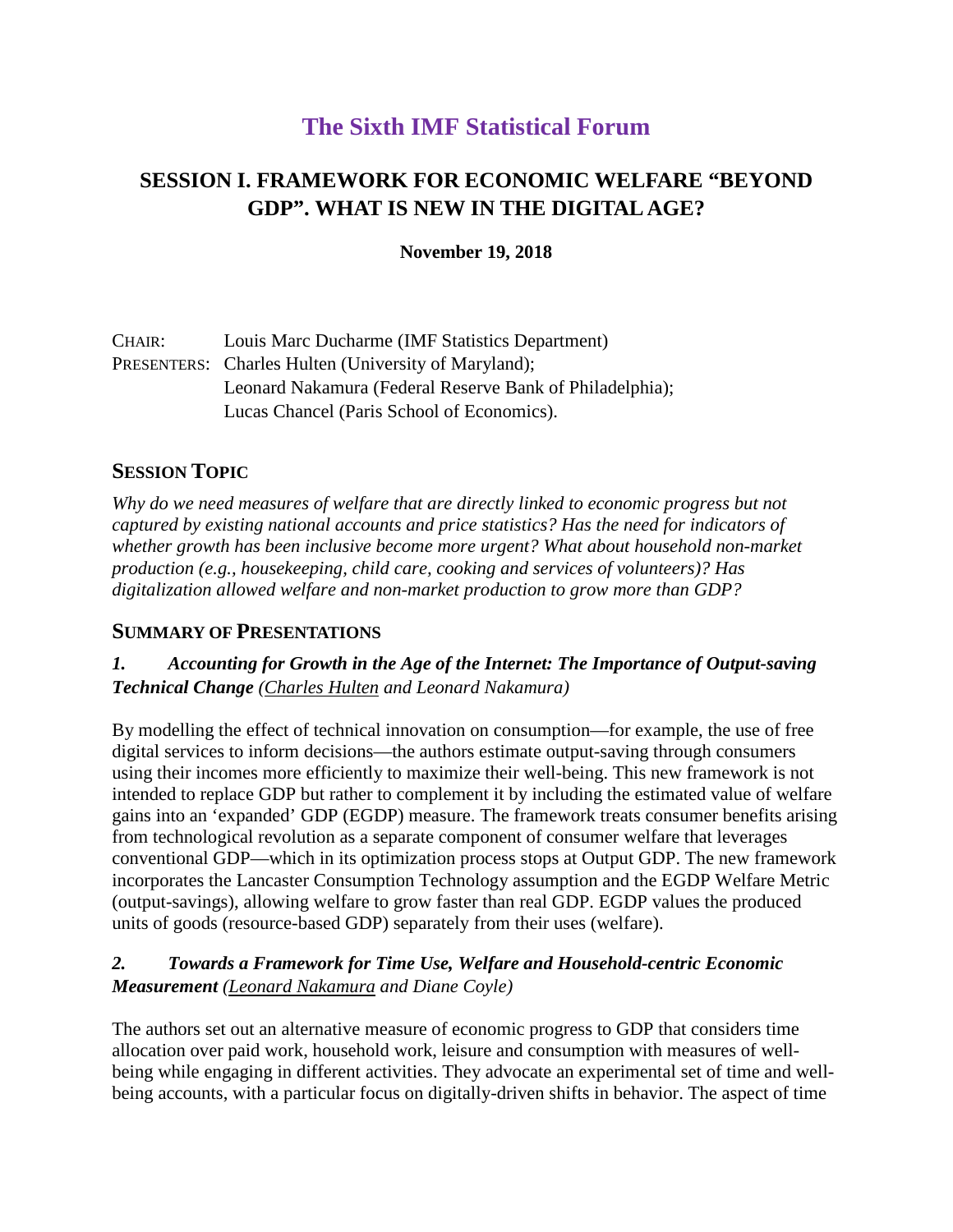resource and constraint to consumption and production is very important to GDP measurement, and in this context, reference is made to the relationship of routine activities and non-routine activities to market production, home production and consumption and leisure with a different lens on production and productivity. Econometric studies highlight modalities of time-use choice margins concerning the allocation of household time between market and home production; and the link to digitalization of services.

#### *3. The Elephant Curve of Global Inequality and Growth* (*Lucas Chancel*, *Facundo Alvaredo, Thomas Piketty, Emmanuel Saez and Gabriel Zucman)*

The World Wealth and Income Database (WID) was created in 2015. Based on the input of over 100 researchers around the world, it systematically combines fiscal, survey and national accounts data to form a superlative topical source. GDP illustrates aggregate levels and growth but not distributional changes. Drawing from the WID, the authors find that global inequality almost universally widened from 1980 to 2016, with the wealthiest one percent capturing over double the income growth of the bottom 50 percent. They show that inequality both within and between most regions is growing, though at different speeds. When income growth shares are plotted by income percentile, the result is the 'elephant curve', depicting a bulge of above-average gains in low-income countries, muted gains in middle-to-high income countries, and a vast increase accruing to the wealthiest few. Forecasting from 2016 to 2050, they find no improvement in inequality between individuals, even under optimistic assumptions of growth in emerging economies, implying a present need to identify new policy approaches.

## **QUESTIONS AND ANSWERS:**

Questions focus on (i) adapting sources and methods to the digital age;(ii) utility, consumption and time-use analysis; (iii) income measurement and inequality; and (iv) sustainability.

The modern, knowledge-based economy has decoupled the relationship between the cost of inputs and the value of outputs seen in the industrial era; while there are valuable uses of the existing concept of GDP, we must work harder to evaluate distributional/welfare changes. Distributional analysis illustrates that official statistics have missed a major shift in the economic landscape. Samuelsson noted GDP is, and always was, a parable – we can develop a modern parable.

Updating the parable by introducing the utility function into growth analysis moves growth accounting from an exercise based on a metric that is objective and in principle measurable (units of output largely transacted on the market) to one that is subjective and for which no directly measurable yardstick is available (utility). Accounting for changes in utility is very difficult when you have huge shifts in the economic environment that provide new choices and where new preferences arise–as an old example, the advent of street lighting had a major impact on welfare but not on income.

There are different concepts of income that one can do distributional analysis on. The measures shown in the WID presentation are distributions based on pre-taxed income. Post tax data are